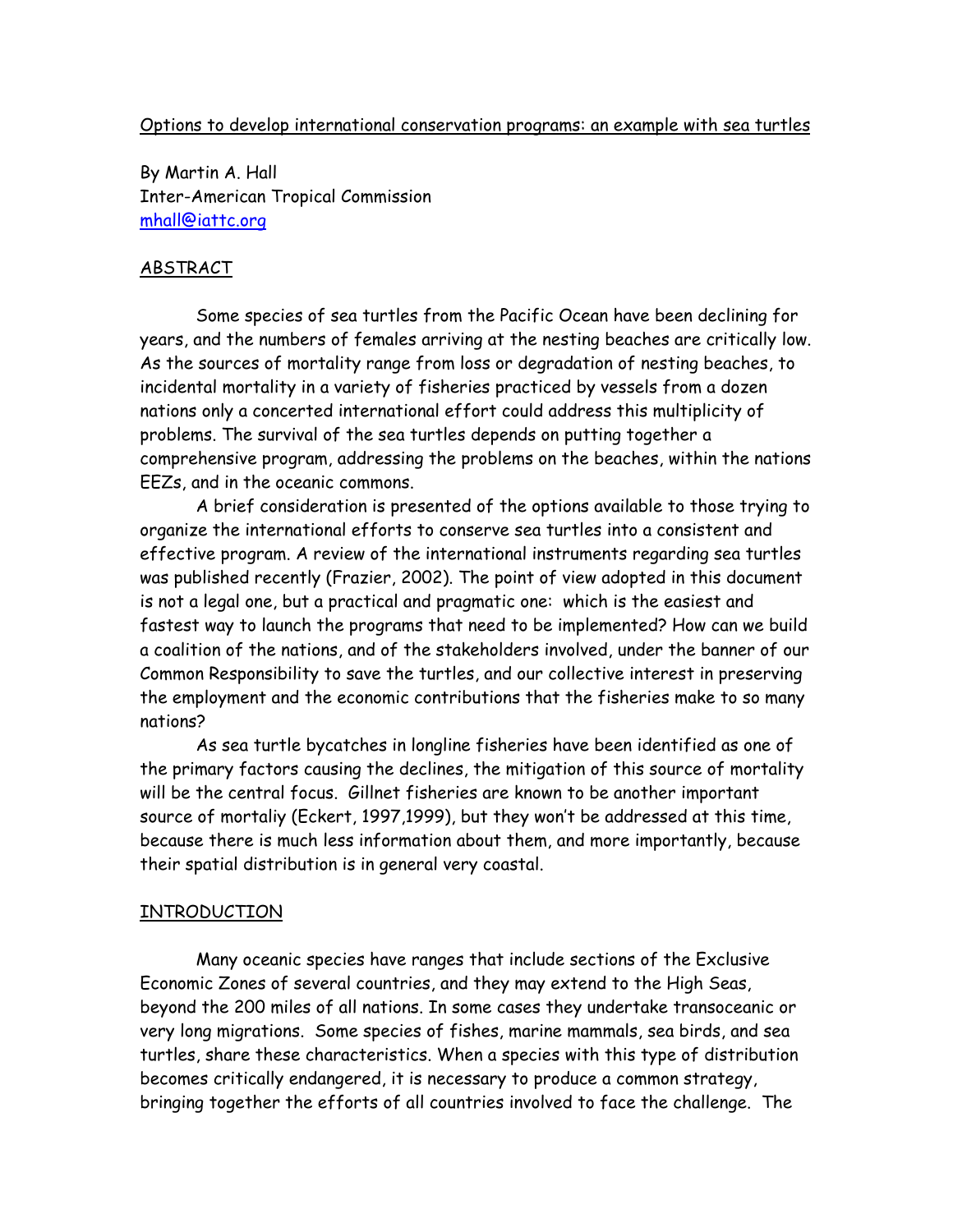programs needed may include development and adoption of alternative or modified technology, operational changes and restrictions, and management actions to reduce the negative impacts. Individual countries can apply management schemes within their EEZs with purposes of utilization or conservation, but their effectiveness will be limited without the cooperation and participation of all other nations where the species is found, or that can cause impacts on the populations (e.g. distant water fishing nations, etc.).

Even though long standing instruments such as the United Nation's Law of the Sea Convention (Churchill and Lower, 1999) "mandate" international cooperation, and cooperation with the corresponding regional bodies for fisheries management and conservation, the economic and social situations in different countries result in differences in the levels of priority assigned to these international obligations, or in the ability to carry on the activities required.

In some cases, unilateral actions such as the threat or the imposition of embargoes have been used to influence behavior in other countries (Joseph, 1994, Frazier and Bache, 2002), but they may result in a build up of friction among nations, because of the obvious asymmetries. Only a few nations have the economic power to influence others, and those nations will remain free of similar treatment, and they will be able to impose cultural views on others. The "dolphin-safe" policy is an example where an ecologically unsound approach was used to influence behavior in other nations fleets to address a non-existing conservation issue (Joseph, 1994; Hall, 1998). In the shrimp trawl fisheries, the adoption of the Turtle Excluder Devices (TED) to reduce the bycatch in these fisheries was also based on the threat of unilateral economic sanctions by the US. Countries interested in access to the US market (the major market for shrimp for many countries) had to adopt the same technology that was being mandated on the US fleet to reduce sea turtle bycatch in their fisheries. TEDs are credited with helping the recovery of the Kemp's ridley sea turtle (Lepidochelys kempii) in the Gulf of Mexico. This illustrates the advantages and disadvantages of unilateral threats of sanctions from the pragmatic point of view. If the country using them has the economic levers, the threats will result in changes that may be positive, in spite of the undesirable process. But when there are no obvious levers (e.g. market control), or when the country using the "bad practices" has the economic power to ignore any unilateral threat, there are no reasonable ways to bring the countries to the table. It is to be expected that countries that are being pressed to take actions under economic threats will be unwilling to come forward in other cases. Embargoes do not generate a willingness to work together, when that cooperation is needed.

However, in the case of sea turtle bycatches in longlines, as will be discussed later, national agencies of the US such as NOAA-Fisheries, and the Western Pacific Fisheries Management Council (WPFMC) have projected their activities towards other nations within a framework of cooperation. This model brings technical knowledge and transferences of technology, together with assistance to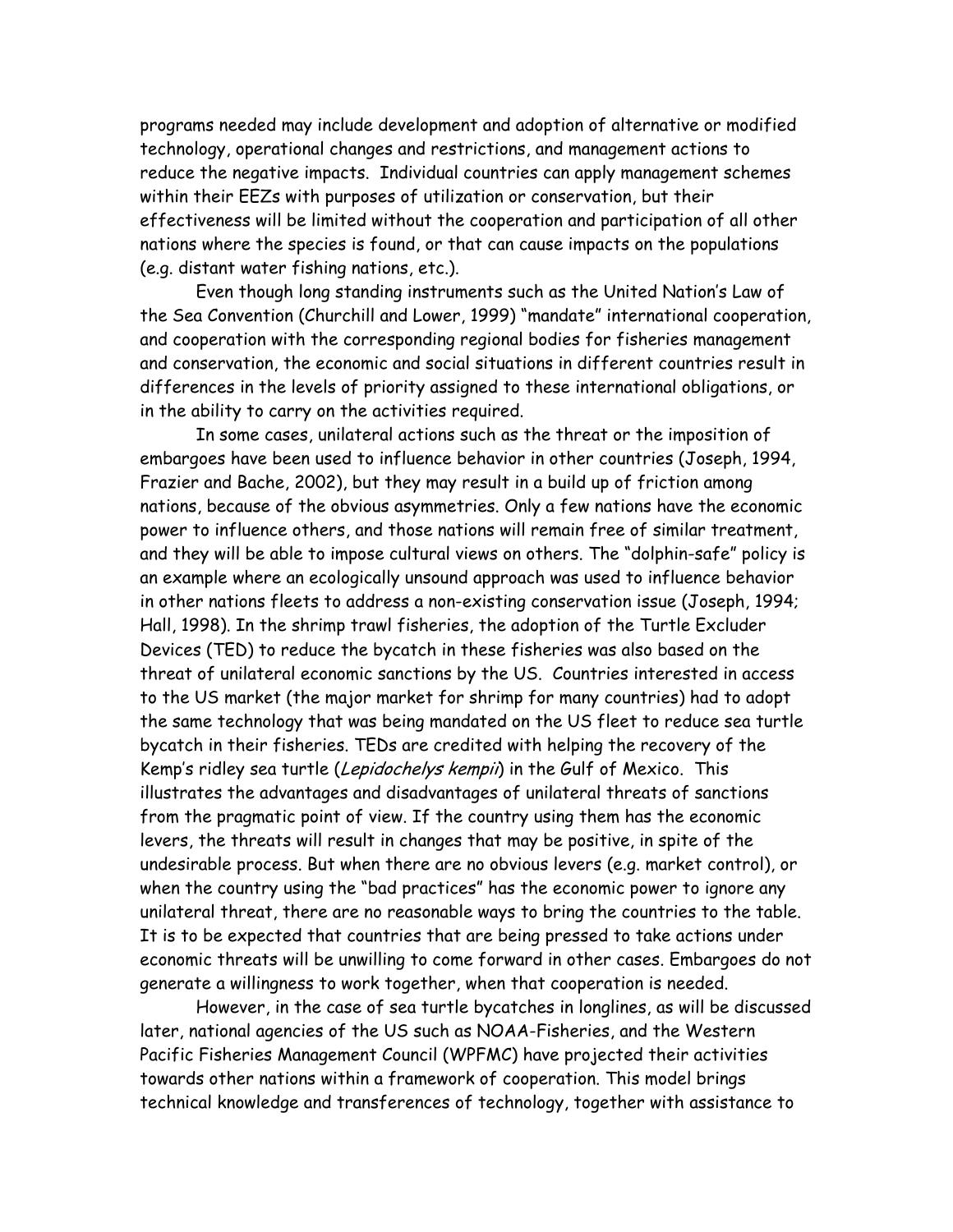other nations, accelerating the process of change but with a constructive and positive tone.

 The focus of this work will be on species whose ranges extend beyond the borders of a state, and, as an example, the current situation affecting the leatherback sea turtle (Dermochelys coriacea) and the loggerhead sea turtle (Caretta caretta) populations that inhabit the Pacific coastal waters, and the High Seas off the American continent will be considered.

In this particular case, most of the pelagic long line fleets operating on the High Seas do not depend on the US market for their products, and the lack of leverage precludes the use of the unilateral approaches, unless the threat was extended to products very different from the target species.

#### THE CONSERVATION PROBLEM

#### -Simplified life history

Some leatherback populations nest in Mexico and in Costa Rica. During the nesting season, a group of females comes ashore, and lay eggs in nests dug in the beach. After each nest, the females return to the sea, but stay close to the nesting beach. After 10-14 days, they return to make another nest, and they repeat this process usually 5-7 times in a season (Miller, 1995, 1997). After the last nest, they migrate in a Southwesterly direction, and disperse in foraging grounds that are not well-defined, but that extend probably to waters off Chile, Peru, and Ecuador. The distributions of immature individuals and males are less known.

Another population of leatherback sea turtles nests in the Western Pacific and crosses the ocean close to Hawaii, to forage in areas of Central California.

Loggerhead populations nest in Japan and Australia, and cross the Pacific to forage off Baja California and off northern South America.

Researchers survey the beaches every year, and they count either the number of females coming to nest or the total number of nests laid in the season. These figures show steady declines over the past 15 years for both species, and models predict a high probability of extinction within a few decades. Given the complicated life cycle, there are many factors that can contribute to these declines, such as the loss or degradation of nesting habitats, harvest of eggs, predation of juveniles, pollution, entanglement in marine debris, and incidental mortality in fisheries. As there are no good estimates of the relative significance of each of them, it is necessary to address all of them.

- Scientific evidence

For both species, evidence of population declines is solid, and the patterns consistent in most nesting areas (Chan and Liew, 1996; Kamezake et al., 2003;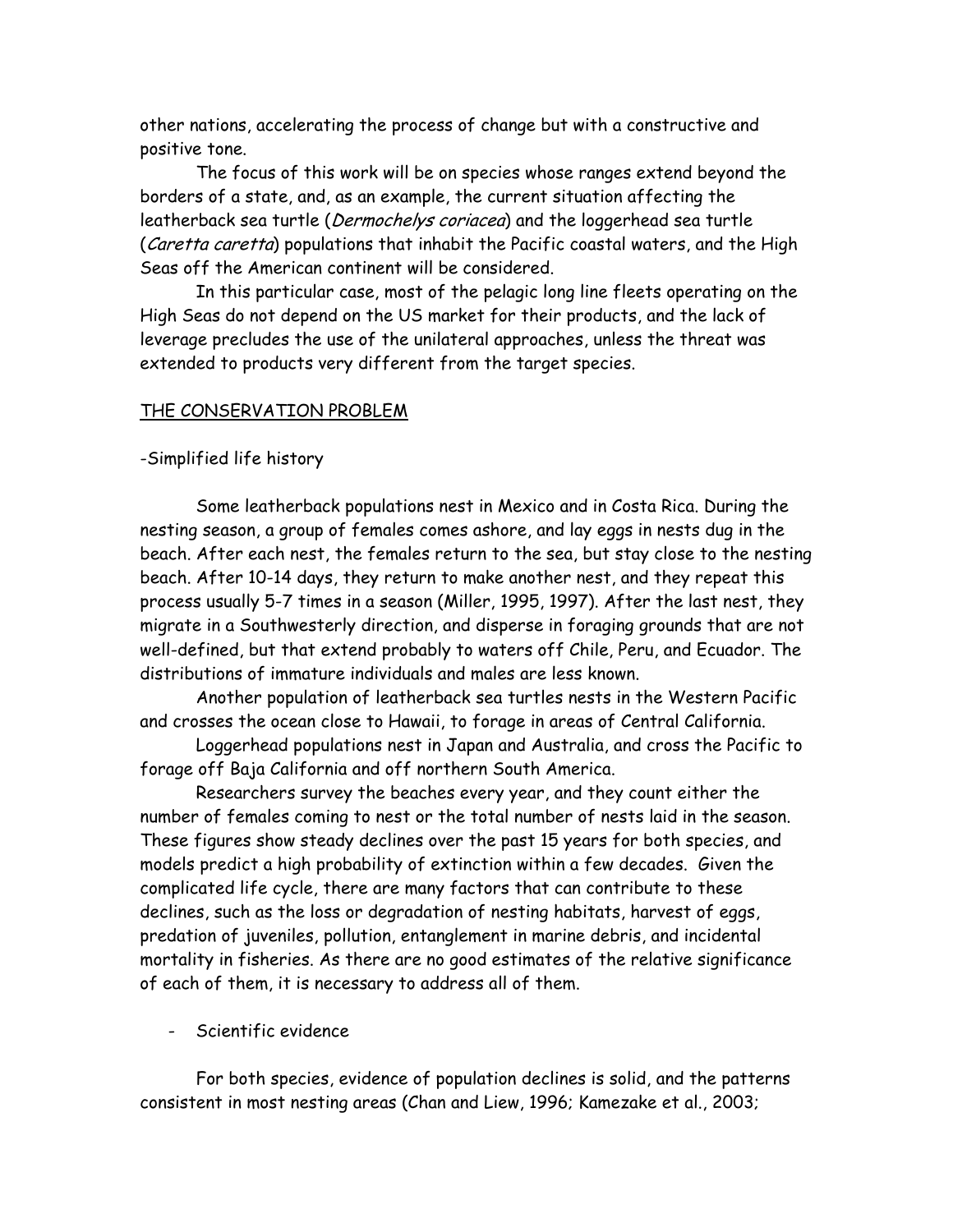Limpus and Limpus, 2003; Sarti et al., 1996, 1997, 1998, 2000, 2002; Sarti, 2002; Sea Turtle Association of Japan, 2002; Spottila et al., 1996, 1998, 2000).

They both undertake long oceanic migrations (Bowen et al., 1995; Eckert, 1998, 1999; Luschi et al., 2003; Morreale et al., 1994; Resendiz et al., 1998a,b), and suffer incidental mortality in pelagic longline fisheries, in coastal gillnet and trawl fisheries (e.g. Arauz, 2001; Bolten and Witerington, 2003; Frazier and Brito Montero, 1990; Eckert, 1997; NMFS-USFWS 1998a,b; National Research Council, 1990; Weidner and Serrano, 1997; Wetherall 1993, 1997).

These and other aspects of sea turtle biology, ecology and conservation have been recently covered by several authors (Bjorndal, 1995; Bolten and Witherington, 2003; Lutz and Musick, 1997; Lutz et al., 2003, Miller 1995, 1997).

## - The challenge

The ecological characteristics of these species of sea turtles require actions from all countries where the turtles nest, all those with EEZs where the turtles forage or migrate through, and all those that can affect them in the High Seas. In the examples in question, the list includes:

-every eastern Pacific coastal nation from the United States (West Coast states and Hawaii) to Chile,

-every fishing nation operating in the area (coastal fleets from Latin American countries and distant water fleets from Japan, Korea, Taiwan, China, Spain, etc.),

-countries with nesting areas in the Western Pacific (Australia, Malaysia, Japan, etc.).

 From the point of view of controlling other sources of mortality such as entanglement in marine debris, the list of nations is much larger, and the simple mention of the Panama Canal, or the trade China-US or Japan-US, reminds us of the significance of shipping in the region.

So the challenge is how to bring to the table all those parties to implement an effective conservation program in a very short time, because of the critical status of the turtle populations.

# INSTITUCIONAL MODELS

The management of the many species that inhabit the High Seas, has been structured along different models over the years (Birnie and Boyle, 2002; Sands, 2003). A recent review of the international instruments that could be applied to sea turtles is available (Frazier, 2002), and there is no point in replicating that work. The objective of the following discussion is not to analyze the legal characteristics and values of those models, but to assess their potential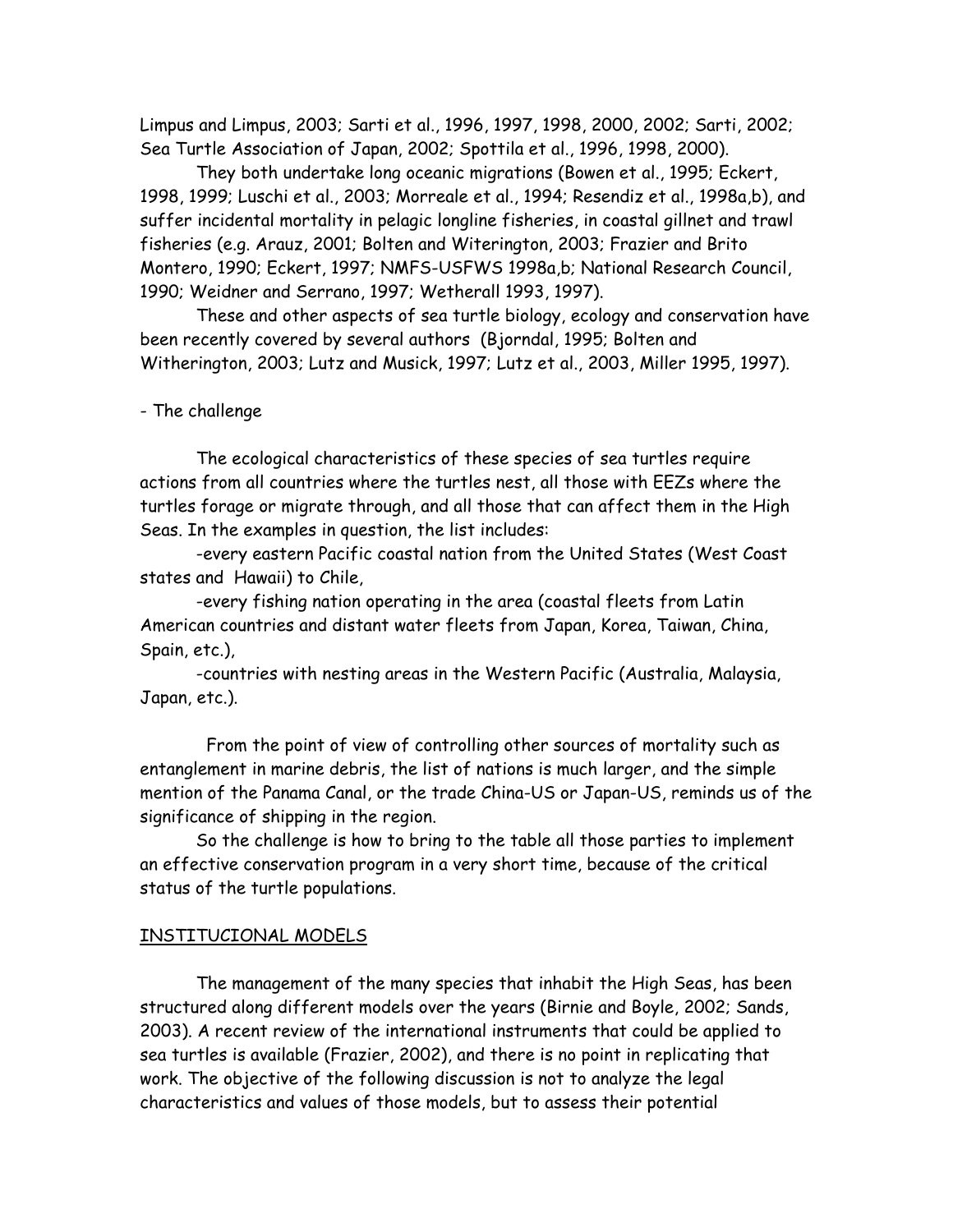effectiveness to provide an umbrella for the coordination of international conservation efforts under a very significant time constraint.

In order to respond to a critical conservation situation, as is the case of these sea turtle populations, an agreement must fulfill some requirements: (1) it must include all, or most of the countries involved in the problem; (2) it must be an "agile" organization, capable of facing a dynamic situation without getting bogged down with time-consuming formalities; (3) it must turn words into actions very rapidly; and perhaps also, (4) it must have the capability to implement and execute a comprehensive program, and (5) if possible, it is preferable that the agreement is a binding one. It is quite clear that the institution must have a level of credibility with the different stakeholders.

### Global Conventions:

 The International Whaling Commission was created when a small group of nations that harvested whales decided to manage the stocks jointly, and it has evolved into an organization focused on the protection of whales rather than on their sustainable utilization. The divergent views of the IWC members on whether whales are a group of species like any other harvested by humans, and those that have moral or ethical obstacles to their harvest has resulted in an organization that cannot satisfy the expectations of all its members. In view of this experience, it is very unlikely that a majority of world countries will, in the near future, agree to participate in an organization that could follow the IWC model for other species. Countries that harvest or cause incidental mortality or other impacts on the species in question will see no benefit in joining an organization that could only result in restrictions, and negative impacts. The failure of IWC to separate science from the moral agendas of many participants has had a negative impact on those trying to bring together nations when a concerted conservation effort is needed.

The Food and Agricultural Organization of the United Nations (FAO) is another institution working at the global level. In the past, they have provided the framework of their International Plans of Actions (IPOAs), such as those on seabirds, sharks, and others. While these programs have contributed to the improvement of data collection and other efforts, they depend on the development and implementation of many national plans of action. The examples mentioned above have resulted in progress, but it is slow and scattered, as some nations have responded much more diligently than others. The possibility of pushing forward a Sea Turtle Plan of Action should be explored, but only if it is viewed as complementing other initiatives currently under way. The IPOA could include components ranging from data collection to technical recommendations and research projects. An Experts, and a Technical Meeting on sea turtles are on the FAO agenda for the near future, and the IPOA could take shape after those.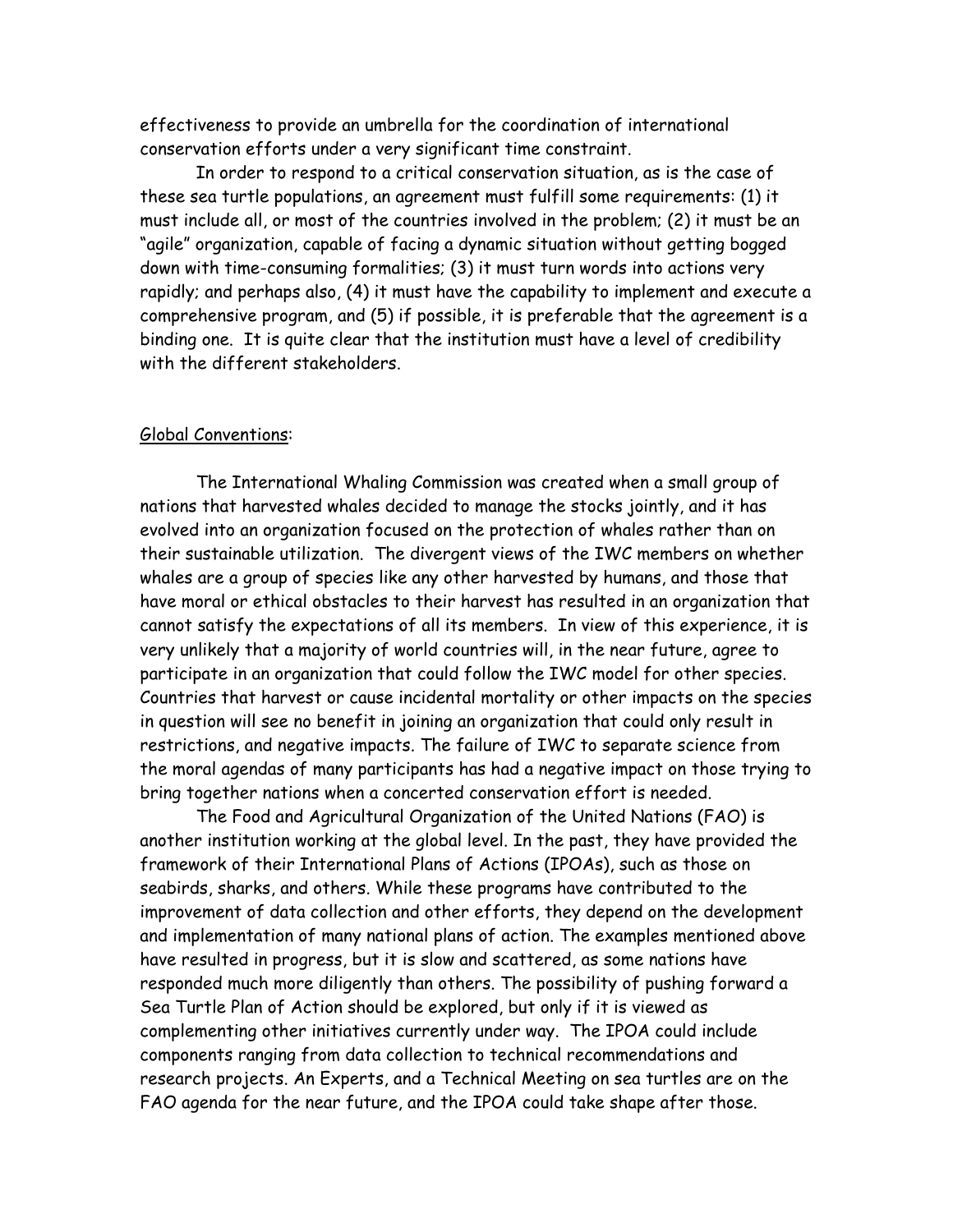Although they are not binding, IPOAs are better received by many nations that actions from other international agencies, and responses have been quite useful in some cases (e.g. provision of data on shark bycatches). An important positive factor is that the membership of FAO includes the vast majority of the nations.

# Regional Conventions or Agreements:

--The Inter-American Sea Turtle Convention is an attempt to bring together the countries of the continent in the effort to conserve the sea turtle populations that nest, reside or migrate through the area. It is too early to tell what its impact will be, but unless a fair amount of political power and resources are invested it will be difficult for the Convention to exert the kind of strong influence that is needed to address the conservation crises the sea turtles face in the continent in the limited time available. The Convention is just starting its work, and it hasn't had time to settle as an organization yet, but it has already started advancing the sea turtle conservation agenda along several lines. For the issue of mitigating bycatches in fisheries, it could have a significant role coordinating the regional efforts on the following aspects:

- Tests of alternative technologies (e.g. circle hooks), and dissemination of the results.
- Promotion of the use of the best technology and of all auxiliary instruments (e.g. dehookers, dipnets)
- Organization of workshops and meetings with fishers from the region to promote the change in practices and behavior
- Educational campaign in all coastal communities

 Distant water fishing nations that are also important components of any conservation strategy are not Parties to the Convention, and there is no clear basis or incentive for them to join in. Also, as it is a binding instrument, countries of the region, with potential or perceived problems may not join or ratify the Convention. The advantage of an agreement being a binding instrument is only valid for the signatory nations, but it could be a reason deterring countries from joining in. With more time to settle, and with the economic and political support of the countries from the region, the IAC should play a major role on the issue, especially on the critical protection of nesting habitats.

--CMS-based Agreements (Convention for Migratory Species of Wild Animals, the Bonn Convention)

The CMS convention, under UNEP, has been used in some occasions as an umbrella to develop specific regional, not binding, agreements. Two addressing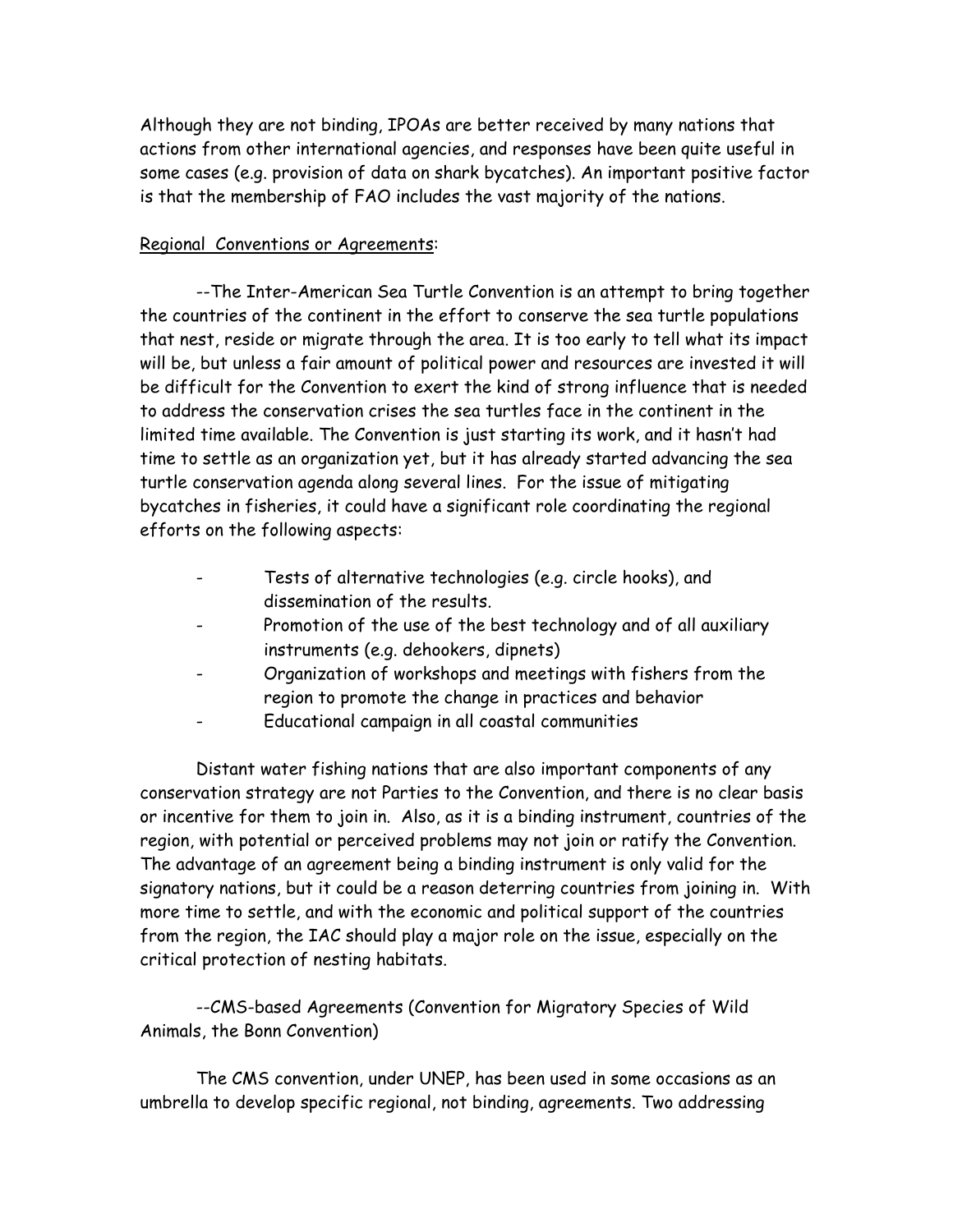Cetaceans have been in place for several years (Agreement on the Conservation of Small Cetaceans of the Baltic and North Seas (ASCOBANS), Agreement on the Conservation of Cetaceans of the Black Sea, Mediterranean Sea and Contiguous Atlantic Area (ACCOBAMS)), and two are directed to sea turtles in the Indian Ocean, and in the Atlantic Coast of Africa (FRETEY, 2001). The Indian Ocean sea turtle Memorandum of Understanding is described in CMS's web page:

"The Memorandum of Understanding on the Conservation and Management of Marine Turtles and their Habitats of the Indian Ocean and South-East Asia puts in place a framework through which States of the Indian Ocean and South-East Asian region, as well as other concerned States, can work together to conserve and replenish depleted marine turtle populations for which they share responsibility. This objective will be achieved through the collective implementation of an associated Conservation and Management Plan.

........The species of marine turtles covered by the MoU are the Loggerhead *Caretta* caretta, Olive Ridley Lepidochelys olivacea, Green Chelonia mydas, Hawksbill Eretmochelys imbricata, Leatherback Dermochelys coriacea, and Flatback Natator depressus.

In the context of sustainable development, the conservation and management of marine turtles globally and within the Indian Ocean - South-East Asian region presents a formidable challenge. Many communities still utilise marine turtles for their meat and eggs, as a source of protein, and their shell for artisanal crafts. At the same time, marine turtles have both intrinsic and ecological values as important components of marine ecosystems…..

 Major threats to marine turtles include unsustainable exploitation, destruction of nesting and feeding habitats, and incidental mortality in fishing operations. The IOSEA MoU's Conservation and Management Plan -- containing 24 programs and 105 specific activities -- focuses on reducing threats, conserving critical habitat, exchanging scientific data, increasing public awareness and participation, promoting regional cooperation, and seeking resources for implementation.

Various international agreements and national regulations strive to conserve and protect marine turtles from excessive exploitation. Ultimately, however, the success of these initiatives depends on effective implementation of measures by a wide range of actors -- governmental (at all levels), non-governmental (NGOs, civil society) and intergovernmental. Not surprisingly, in the face of other pressing development priorities, many countries lack the capacity and resources to undertake conservation measures for these species -- notwithstanding their socioeconomic value and intrinsic worth. This makes it all the more important to offer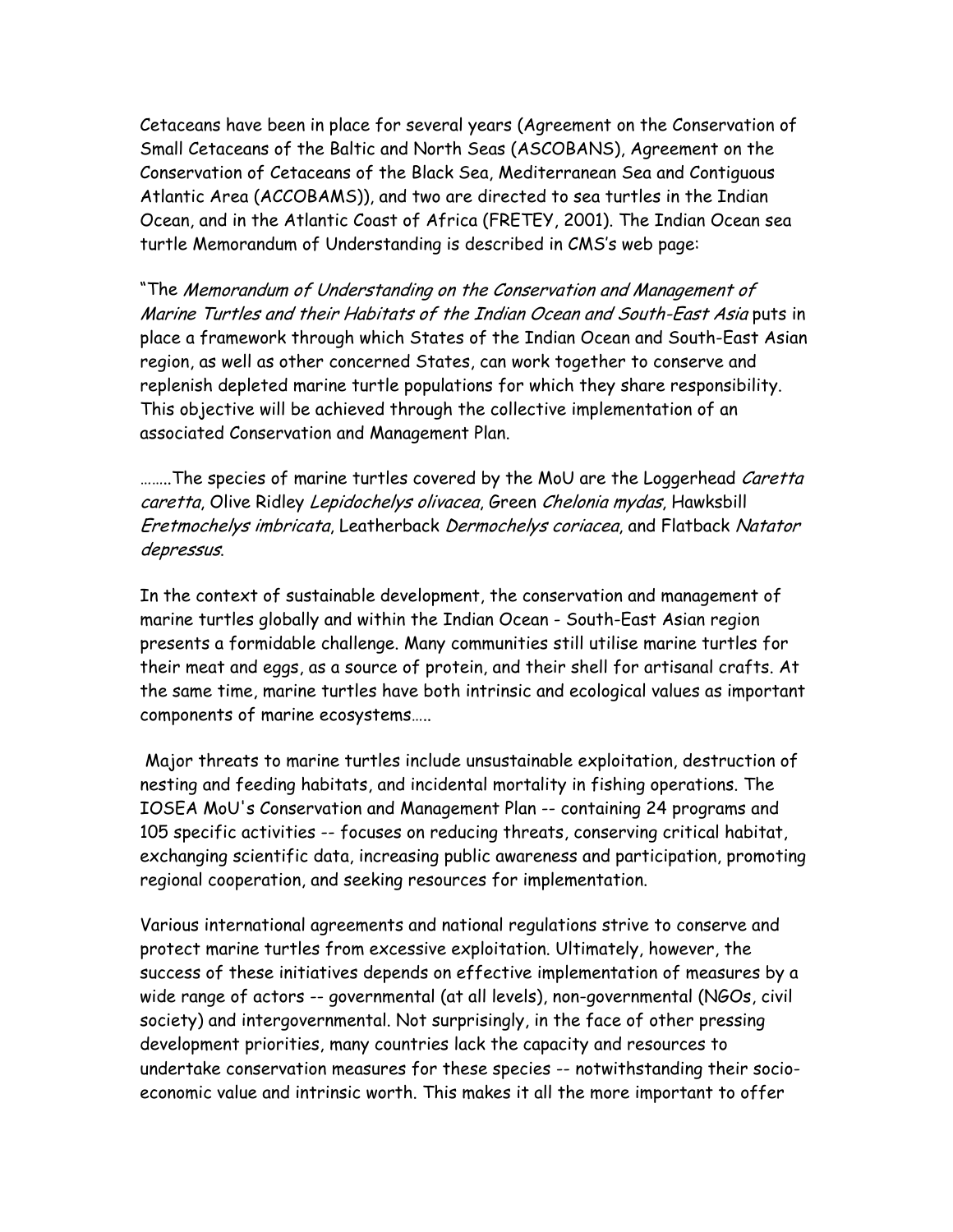support, assistance and encouragement to build capacity among those who are the real custodians of these natural resources. The Indian Ocean -- South-East Asian Marine Turtle Memorandum of Understanding is playing its part by developing a well-coordinated network of interested stakeholders, delivering a comprehensive program of necessary interventions, and providing an inclusive forum for regular review of implementation progress.

The MoU came into effect on 1 September 2001, and the Signatory States held their first meeting in Bangkok in January 2003. 16 States signed the MoU; Australia, Cambodia, Comores, Islamic Republic of Iran, Kenya, Madagascar, Mauritius, Myanmar, Philippines, Seychelles, Sri Lanka, Sultanate of Oman, United Kingdom, United Republic of Tanzania, United States of America, Viet Nam."

A very significant point is the recognition that developing nations lack the resources to undertake some of the programs that are needed to conserve sea turtles, while at the same time taking into account their economic priorities. If regional agreements can help funnel economic assistance that is required to implement programs, that would be an incentive for states to join these agreements. However, there are no clear incentives for the major distant water fishing nations to join, and they are not members of the MoU.

### --REGIONAL FISHERIES ORGANIZATIONS:

This type of organizations were established to manage fisheries resources that were shared by several nations. Salmon, halibut, and tunas stocks required agreements between coastal and fishing nations, or between nations along a migratory route, to be managed in a sensible way. They are binding agreements, whose membership has changed over the years, but that includes many of the coastal and fishing nations in each region.

The Inter-American Tropical Tuna Commission, the International Commission for the Conservation of Atlantic Tunas (ICCAT), the Indian Ocean Tuna Commission (IOTC), the Convention for the Conservation of Southern Bluefin Tuna (CCSBT), and the Western and Central Pacific Fisheries Commission (WCPFC) are examples of these types of agreements. Even though they share many aspects of their conventions, they have been established following different structural models, with respect to the number of permanent staff, etc. However, they could all develop activities of the types that will be described below, using the example of IATTC which is the first to become involved significantly on the issue of sea turtle bycatches, and the one the author is more familiar with.

The Inter-American Tropical Tuna Commission (IATTC)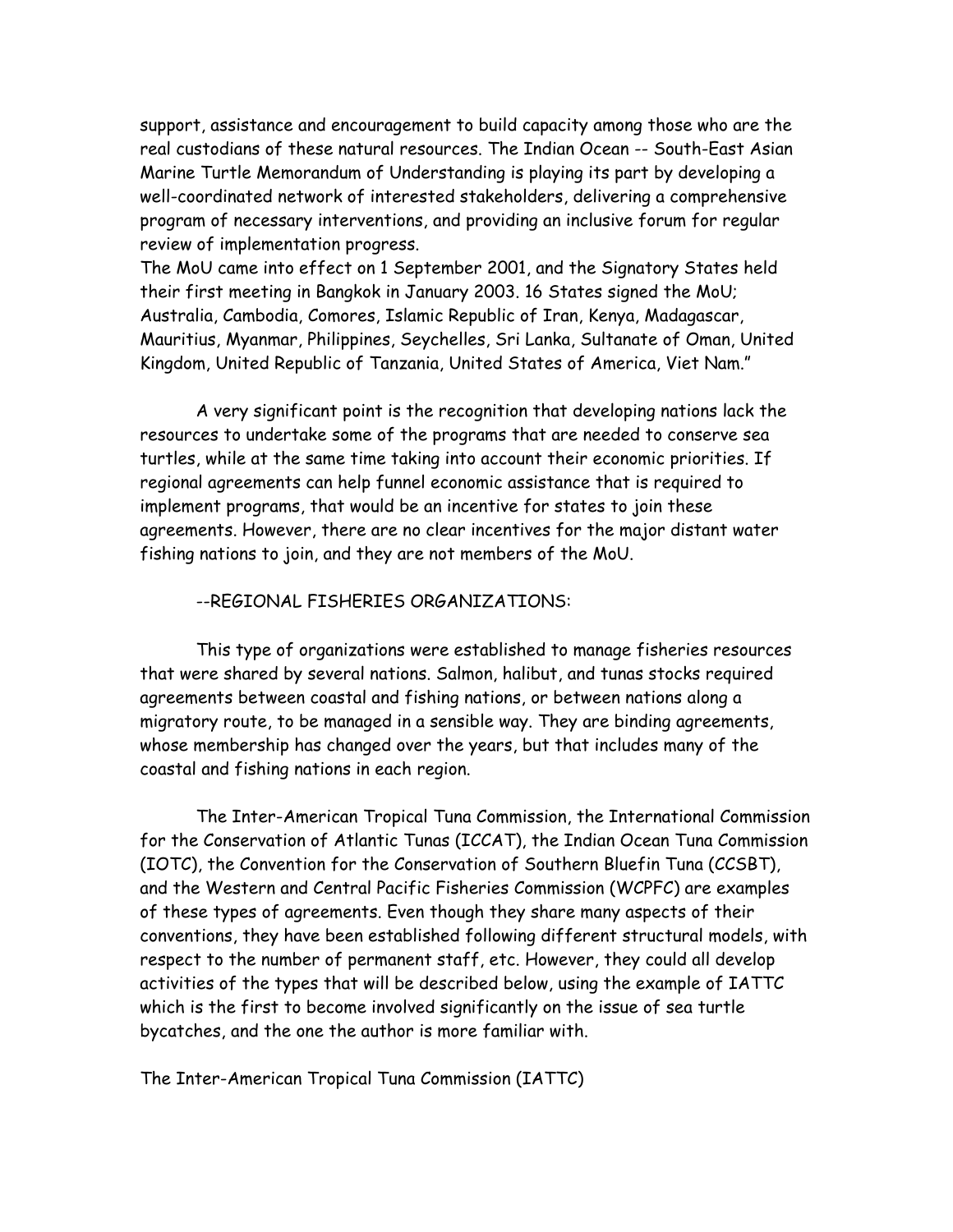In the eastern Pacific, the Inter-American Tropical Tuna Commission was established by a treaty in 1949. The original Convention has been revised very recently. (IATTC web page, Documents, Antigua Convention **www.iattc.org**). Current members include: Costa Rica, Ecuador, El Salvador, France, Guatemala, Japan, Mexico, Panama, Peru, Spain, United States, Vanuatu, Venezuela. Even though the focus is the management of the tuna species taken in the region, it includes mentions of "associated or dependent species" that could, under some interpretations, include most of the species taken as bycatch in the tuna fisheries. Dolphins, sea turtles, many fish species, and even occasionally seabirds, are taken in the purse seine, gillnet, and longline fisheries of the region. The dolphin bycatch issue has been of paramount significance for over 20 years, and the Commission has a program specifically devoted to the handling of these bycatches. The success of this program in reducing dolphin mortality by over 99%, while maintaining the tuna fishery at very high levels of production provides the framework, and the practical experience needed to mount similar programs for other species. The Commission has a Bycatch Working Group addressing all bycatch issues ranging from catches of undersized tunas, to takes of sea turtles, sharks, mahi-mahis, etc.

Current IATTC activities on sea turtle bycatches:

Purse seines: Sea turtles are taken incidentally in purse seine sets. Even though the numbers are very low, the member nations decided to start to take actions to eliminate those bycatches. All previous measures were consolidated in a Resolution in June 2003 (Consolidated resolution on Bycatch, www.iattc.org). Through these Resolutions, and the continuous interactions with the fishers, the mortality has declined from an average of 140 turtles per year, to around 20 in 2003. Research is under way on another source of mortality of sea turtles related to purse seining which is the entanglement of sea turtles in the webbing the fishers hang under the Fish-Aggregating Devices they routinely deploy. In this case the levels of mortality cannot be easily estimated, but some interesting ideas from fishers appear capable of providing an effective alternative, that is harmless to turtles. Experiments need to be run to test the new designs.

Longlines: The longline fleets operating in the eastern Pacific include many sizes of vessels going from large industrial vessels from Japan, Korea, Taiwan, China, Spain, etc. (IATTC, 2002; Okamoto and Bayliff, 2002) to 20-feet long artisanal craft from the coastal nations of the region. The numbers are not wellknown for the smaller vessels, but probably are in the tens of thousands if we include the countries from Mexico to Chile. The fisheries from distant-water fishing nations target mainly tunas, and swordfishes, while the coastal fisheries target mainly tunas and mahi-mahis. Sea turtles take the bait in the hooks, or get snagged in them, or get entangled in the lines. Different sizes of hooks are used in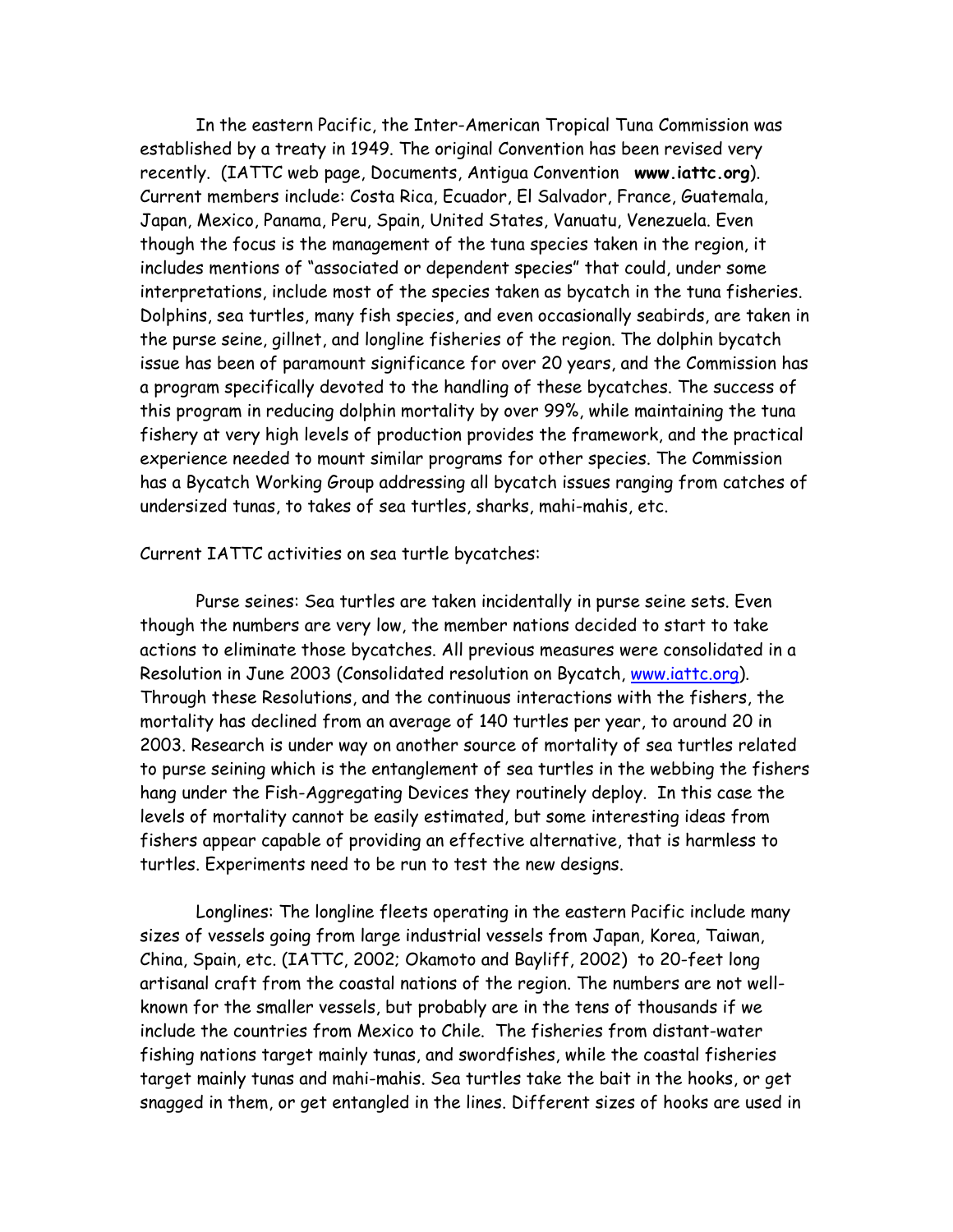the different fisheries, but they are all of a type called J-hooks because of their shape. These narrow hooks can be swallowed deeply, and result in higher mortality. Concern about the impact of this incidental mortality on the populations resulted in an invitation from the Subsecretaria de Recursos Pesqueros del Ecuador to IATTC to develop a program to reduce the mortality. The Program, currently under way, has received enthusiastic support in personnel and resources from NOAA-Fisheries, USA, the World Wildlife Fund, the Western Pacific Regional Management Council, the Ocean Conservancy, the Fundacion Jatun-Sacha and other Ecuadorian NGOs, FENACOPEC, the National Federation of Ecuadorian artisanal fishers, ASOEXPEBLA, the Asociacion de Exportadores de Pesca Blanca, and other organizations. This is probably one of the broadest coalitions ever put together around a conservation issue in the region.

In only a few months of activity, the program has:

- started a sizable experiment (more than 50 boats) on alternative types of hooks that are less likely to hook turtles, and when they do they do it in a more benign manner,
- mounted an observer program that had already finished its first
- promoted the use of instruments to recover the hooks without harming the turtles,
- organized a series of workshops for fishers all along the coasts, touching almost a dozen of the major fishing villages with a cumulative attendance in the thousands. In these workshops, they have been introduced to the problem, and the solutions, and they have been motivated to search for additional solutions and to modify their behavior to try to eliminate all sources of mortality. The government has participated in all stages of the project, and remains heavily involved. Workshops in Peru and Colombia are planned for the coming months, and a biologist from Colombia has joined in several occasions the group based in Manta to become familiar with the methods, and approaches.

The IATTC has served a role has a rallying point for these efforts. The 50 years of activity in the region, and the success of the Commission in reducing the bycatch of dolphins in the tuna purse-seine fishery, without affecting the effort on dolphins has made it a natural fit to tackle the new program. As the Commission has a tradition of working with both the fishing industry and the environmental groups, it has served as a connection point for the different stakeholders. The model is easily transferred across the region since most countries are members of the Commission, or participate in its activities. However, some of the nations where nesting takes place in the Western side of the Pacific are not members of IATTC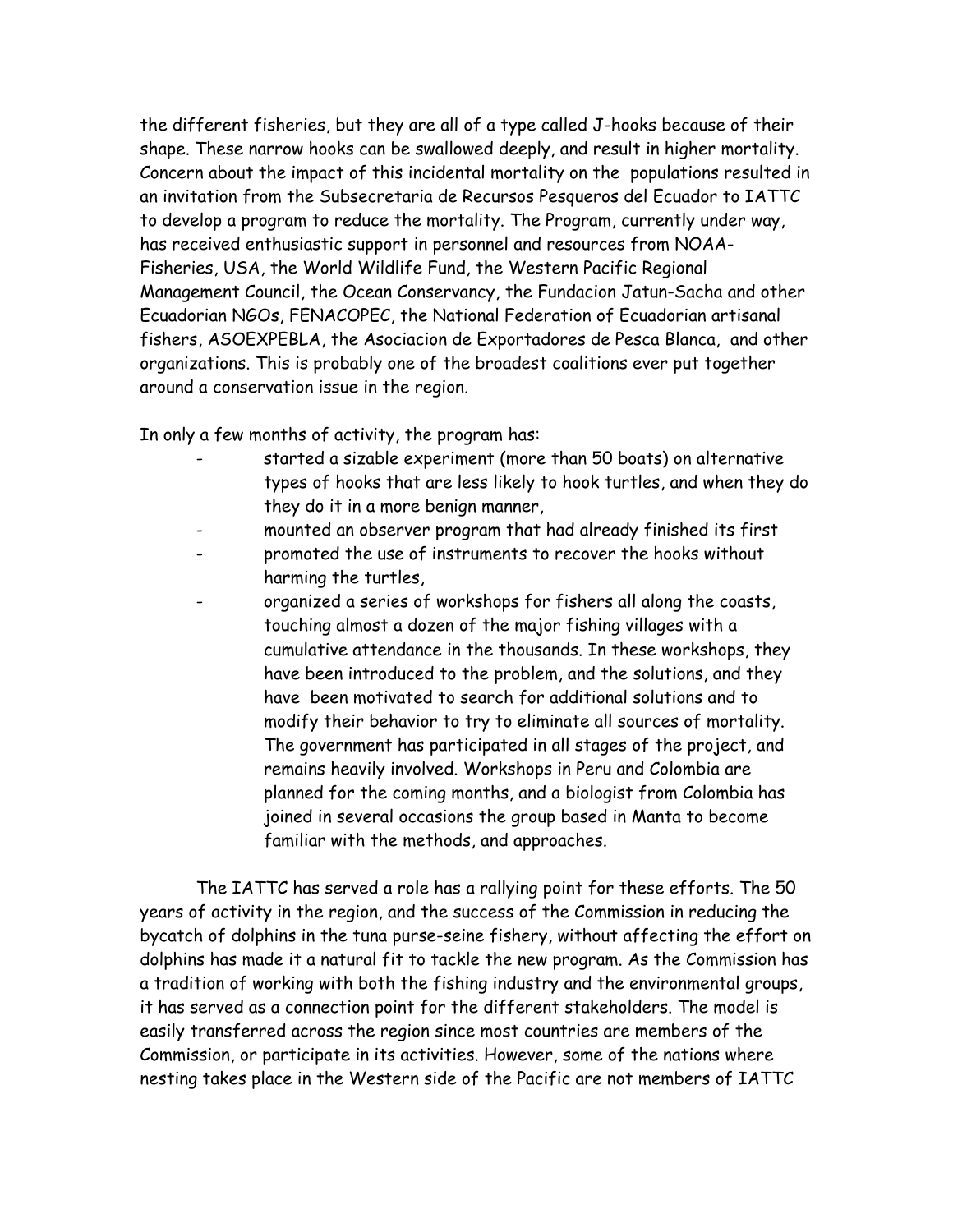(e.g. Australia for the loggerheads), so a comprehensive conservation program will require ways to address beach protection issues.

The IATTC has received very solid and critically needed support in expertise and economic assistance from the US's NOAA-Fisheries and the Western Pacific Fisheries Management Council. This support, which has been well-received in the nations where the programs have started, is a different model of international cooperation, and it makes easier for the developing nations to undertake programs that may be costly and logistically complex. As part of the process, the IATTC and the national agencies from the US mentioned above are training local scientists who are actually running these programs. The development of human resources in the region is part of the solution for this and for other conservation problems.

The current situation is such that, given the need to produce a very timely response, the RFOs are the best prepared to coordinate the efforts to mitigate bycatch in longline and purse seine fisheries. They have the combination of technical expertise, ability to implement experiments and observer programs, facilities and a solid network in the region. In some cases the Conventions include explicitly the conservation of bycatch species among their objectives; in others, it is a question of a liberal interpretation of the text, and the political will to undertake the work.

# Other options

National Agencies with international projection: The fact that the effort should at some point become international doesn't preclude national agencies from attempting to reach other countries to share their concerns and develop joint programs when there is agreement on the objectives. The Western Pacific Fishery Management Council has developed an extensive network of cooperative projects across the Pacific, bringing together all nations crossed or interacting with the sea turtle species during their migrations. This is an advanced view of the application of ecosystem management to fisheries, recognizing the need to address the problems in a comprehensive way.

# "ECOSYSTEM ORGANIZATIONS" (CCAMLR, **www.ccamlr.org**)

One of the more recent organizations created for the international management of resources is the Convention for the Conservation of Antarctic Marine Living Resources. Perhaps the first difference is that it is not named after a particular target species or group, and that reflects the intention of focusing on the ecosystem as a whole. As stated in their web page:

"In contrast to other multilateral fisheries conventions, CCAMLR is concerned not only with the regulation of fishing, but also has a mandate to conserve the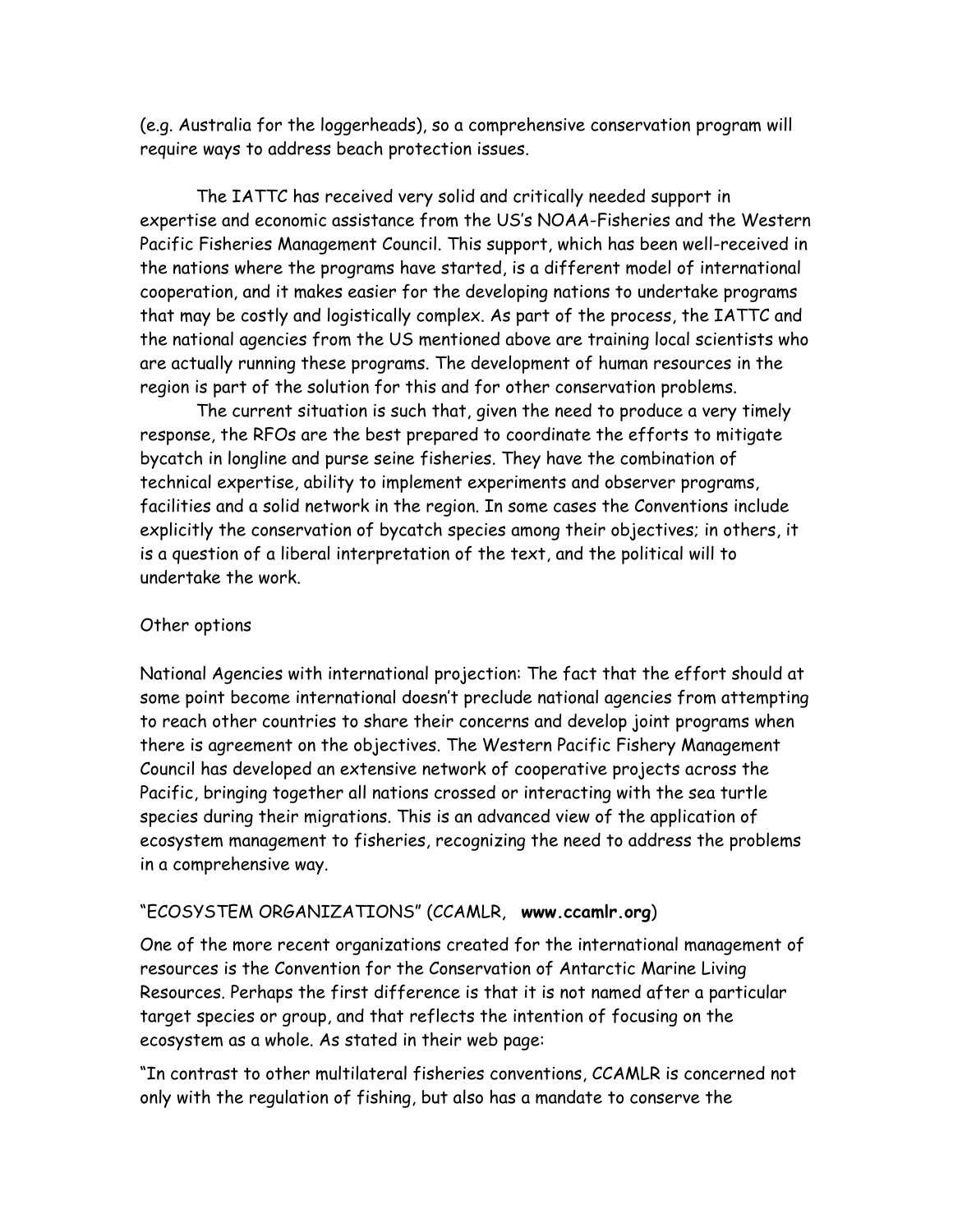ecosystem. This 'ecosystem approach', which considers the whole Southern Ocean to be a suite of interlinked systems, is what distinguishes CCAMLR from other multilateral fisheries conventions".

### THE FUTURE

 With the current regional organization and areas of coverage of the RFOs there are major gaps in the international management of resources. Besides the sea turtles, sea birds, marine mammals other than large whales, squids, sharks, rays, mahi-mahis (Coryphaena hippurus), wahoos (Acanthocybium solandri), and other species that are harvested or under some conservation threat, fall in the cracks of the system. Sharks and sea birds have been the object of IPOAs which are at uneven levels of development in the different nations. Other CMS-based agreements address other small cetacean cases. But the management and conservation of these species will require well-organized, systematic data collection programs across the whole range of their distributions that in some cases is unknown. Their migrations need to be studied, together with catches, bycatches, and many aspects of their biology and ecology. The jurisdictions of the RFOs has been based on the distribution of their objective species, and it may not match the coverage needed for these other species.

 Perhaps the future model for ocean governance is one of "Basin Commissions" established with reference to ecosystem characteristics, oceanography, etc., where the objectives are not the management of individual species but of the whole. These Commissions, perhaps an evolutionary development from the current RFOs, would deal with fisheries and conservation issues, pollution, marine debris, and all those issues with transboundary or High Seas components. They would also try to harmonize and coordinate the development of aquaculture, regional tourism, coastal zone management policies and actions, as well as other issues that are better handled at the regional level. Even these Basin Commissions will have to interact with each other in some cases, but at least there will be an umbrella including all the ecosystem components.

#### REFERENCES

- Arauz, R. 2001. Impact of high seas longline fishery operations on sea turtle populations in the Exclusive Economic Zone (EEZ) of Costa Rica – A second look. P.62-64. In Kalb, H. J. and T. Wibbels, (Compilers): Proc. Nineteenth Annual Symposium on Sea Turtle Biology and Conservation. U.S. Dept. Commerce. NOAA Tech. Memo. NMFS-SEFSC-443. 291 pp.
- Birnie, P.W. and A.E. Boyle. 2002. International law and the environment. Oxford Univ. Press. 2<sup>nd</sup> ed. 832 pp.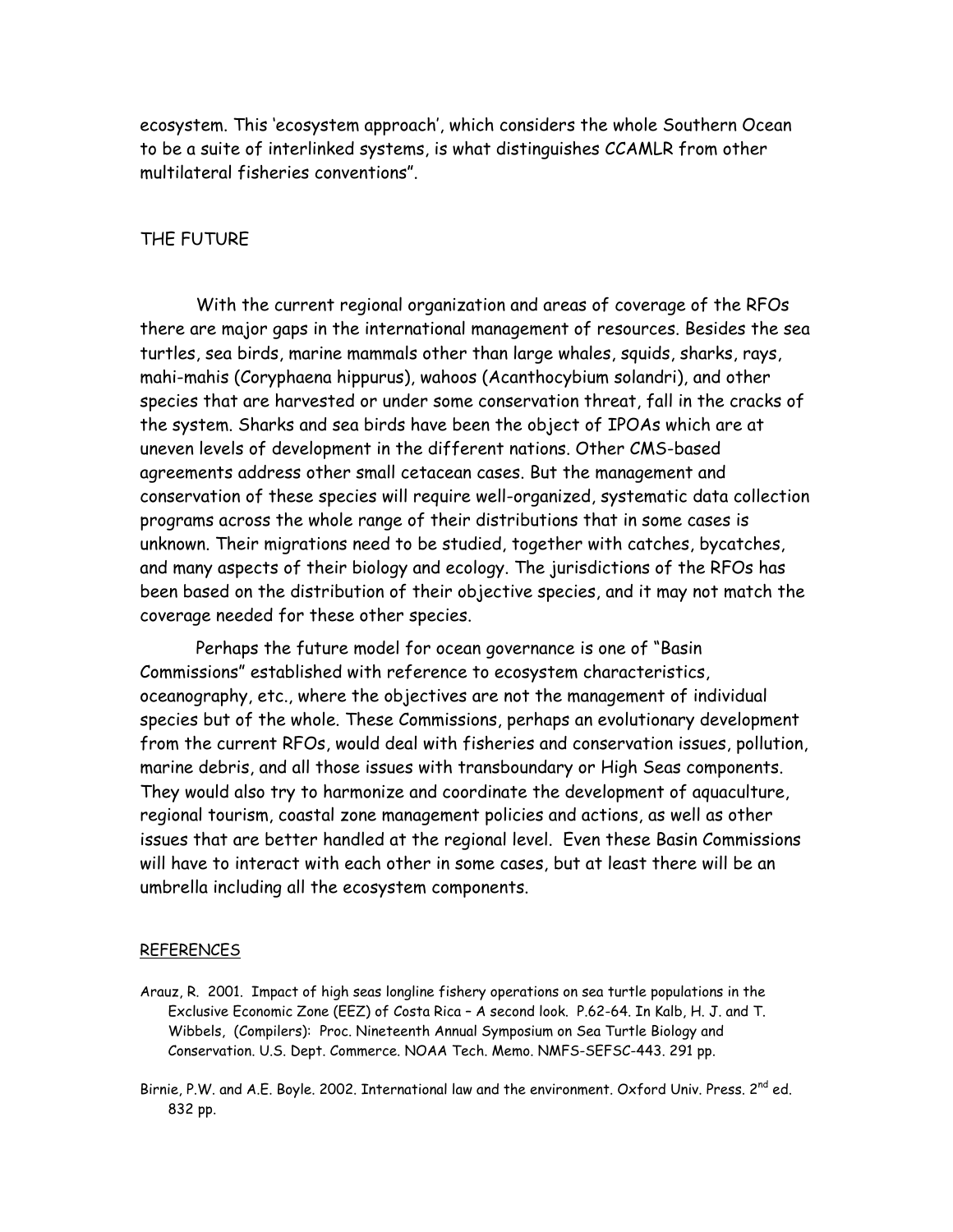- Bjorndal, K.A. (ed.) 1982. Biology and conservation of sea turtles. Smithsonian Institution Press, Washington, D.C. 583pp.
- Bjorndal, K.A. (ed.) 1995. Biology and conservation of sea turtles. Revised edition. Smithsonian Institution Press, Washington, D.C. 620 pp.
- Bolten, A.B. and B.E.Witherington (eds.) 2003. Loggerhead Sea Turtles. Smithsonian Institution Press. Washington D.C. 352 pp.
- Bowen, B.W., Abreu-Grobois, F.A., Balazs, G.H., Kamezaki, N., Limpus, C.J. and R.J. Ferl. 1995. Trans-Pacific migration of the loggerhead turtle (Caretta caretta) demonstrated with mitochondrial DNA markers. Proc. Natl Acad. Sci. 92: 3731-3734.
- Burke, W., Freeberg, M. and Miles, E. 1994. United Nations resolution on driftnet fishing: an unsustainable precedent for high seas and coastal fisheries management. Ocean Development and International Law, 25:127-186.
- Chan, E.H., and H.C. Liew. 1996. Decline of the leatherback population in Terengganu, Malaysia, 1956- 1995. Chelonian Conservation and Biology 2(2): 196-203.
- Churchill, R.R. and A.V. Lower. 1999. The Law of the Sea. 3<sup>rd</sup>. ed. Juris Publishing Inc. 500 pp.
- Eckert, S.A. 1997. Distant fisheries implicated in the loss of the world's largest leatherback nesting population. Marine Turtle Newsletter. No 78. p.2-7.
- Eckert, S.A. 1998. Perspectives on the use of satellite telemetry and other electronic technologies for the study of marine turtles, with reference to the first year long tracking of leatherback sea turtles. P. 44. In Epperly, S. and J. Braun (Compilers): Proc. Seventeenth Annual Symposium on Sea Turtle Biology and Conservation. U.S. Dept. Commerce. NOAA Tech. Memo. NMFS-SEFSC-415. 342 pp.
- Eckert, S.A. 1999. Habitats and migratory pathways of the Pacific leatherback sea turtle. Hubbs Sea World Research Institute Technical Report 99-290.
- Frazier, J. and S. Bache. 2002. Sea turtle conservation and the "big stick": the effects of unilateral US embargoes on international fishing activities. In A. Foley and A. Moser (compilers) Proc. 20th Annual Symposium on Sea Turtle Biology and Conservation. NOAA Tech. Memo NMFS-SEFSC-447:118-121.
- Frazer, N.B., Limpus, C.J. and J.L. Greene. 1994. Growth and estimated age at maturity of Queensland loggerheads. Pp. 42-46, In Bjorndal, K.A., Bolten, A.B., Johnson, D.A. and P.J. Eliazar (Compilers.): Proc. Fourteenth Annual Symposium on Sea Turtle Biology and Conservation. U.S. Dept. Commerce. NOAA Tech. Memo. NMFS-SEFSC-351. 337 pp.
- Frazier, J.G. and J.L. Brito Montero, 1990. Incidental capture of marine turtles by the swordfish fishery at San Antonio, Chile. Marine Turtle Newsletter. 49:8-13.
- Fretey, J. 2001. Biogeography and conservation of marine turtles of Atlantic coast of Africa. Convention of Migratory Species: Technical Series publications. UNEP/CMS Secretariat, Bonn, Germany. Vol. 6. 429 pp.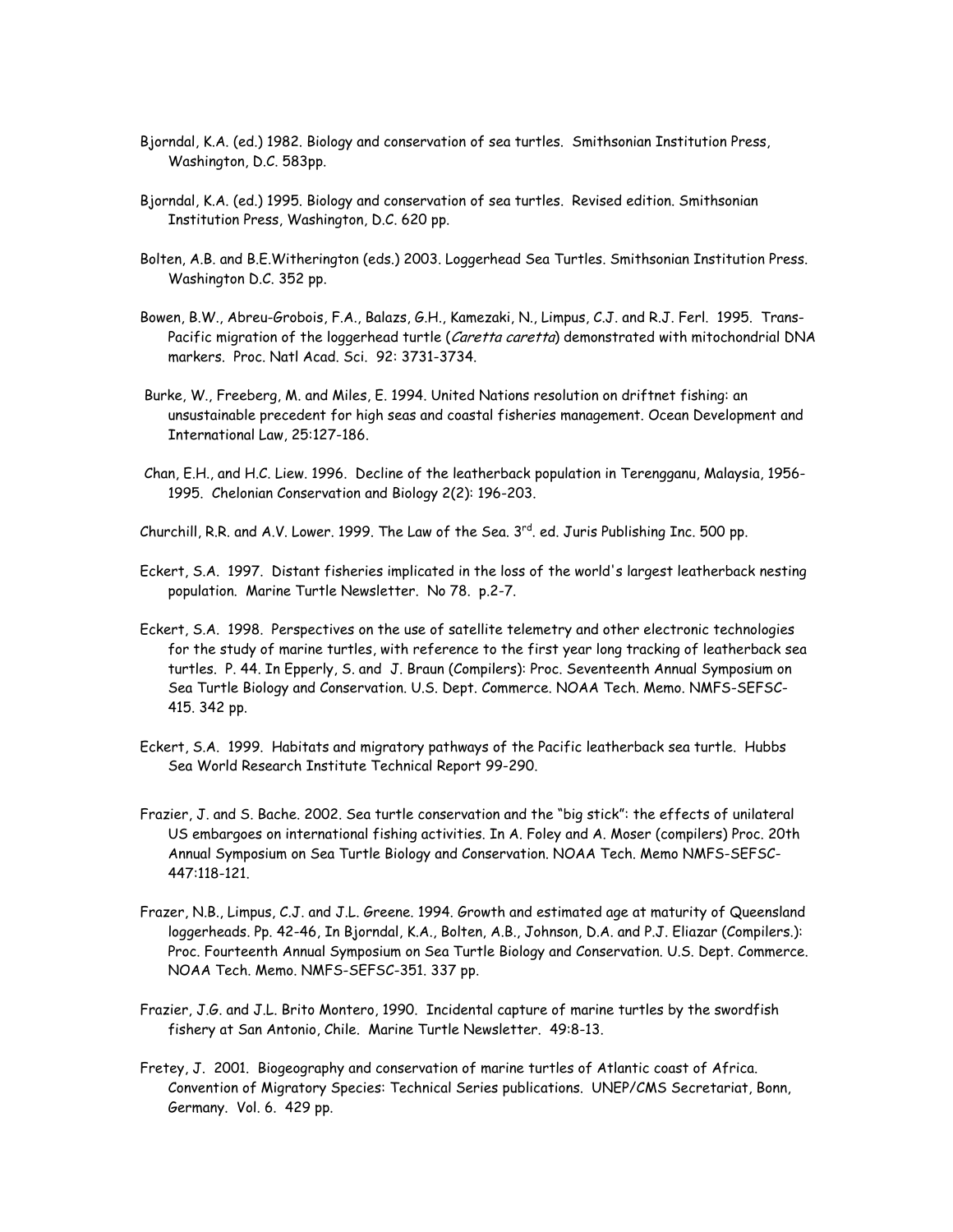Hall, M.A. 1996. On bycatches. Rev. Fish. Biol. and Fisheries, 6:319-352.

- Hall, M.A. 1998. An ecological view of the tuna-dolphin problem: impacts and trade-offs. Rev. Fish. Biol. and Fisheries, 8:1-34.
- Hatase, H.M., Kinoshita, T., Bando, N., Kamezaki, K., Sato, Y. Matsuzawa, K., Goto, K., Omuta, Y., Nakashima, H., Takeshita, and W. Sakamoto. 2002. Population structure of loggerhead turtles, Caretta caretta, nesting in Japan: bottlenecks on the Pacific population. Mar. Biol. 141:299-305. Heppell, S.S. 1998. Application of life-history theory and population model analysis to turtle conservation. Copeia 2: 367-375.
- Heppell, S.S., L.B. Crowder, and T.R. Menzel. 1999. Life table analysis of long-lived marine species with implications for conservation and management. American Fisheries Society Symposium 23: 137- 148.
- Joseph, J. (1994). The tuna-dolphin controversy in the eastern Pacific Ocean: biological, economic and political impacts. Ocean Development and International Law, 25:1-30.
- Kamezake, N., Matsuzawa, Y., Abe, O., Asakawa, H., Fujii, T., Goto, K., Hagino, S., Hayami, M., Ishii, M., Iwamoto, T., Kamata, T., Kato, H., Kodama, J., Kondo, Y., Miawaki, I., Mizobuchi, K., Makamura, Y., Nakashima, Y., Naruse, H., Omuta, K., Samejima, M., Suganuma, H., Takeshita, H., Tanaka, T., Toji, T., Uematsu, M., Yamamoto, Q., Yamato, T., and I. Wakabayashi. 2003. Loggerhead turtles nesting in Japan. P. 210-217. In Bolten, A.B. and B.E.Witherington (eds.). Loggerhead Sea Turtles. Smithsonian Institution Press, Washington D.C. 352 pp.
- Limpus, C.J. and D.J. Limpus. 2003. Loggerhead turtles in the Equatorial and Southern Pacific Ocean: A species in decline. P.199-209. In Bolten, A.B. and Witherington, B.E. (eds.) Loggerhead Sea Turtles. Smithsonian Institution Press, Washington, D.C. 352 pp.
- Luschi, P., Hays, G.C., and F. Papi. (2003). A review of long-distance movements by marine turtles and the possible role of ocean currents. Oikos 103, 293-302.
- Lutz, P.L. and J.A. Musick (eds.). The biology of sea turtles. 1997. CRC Press, Boca Raton, Florida. 432 pp.
- Lutz, P.L. J.A. Musick and J. Wyneken (eds.). The biology of sea turtles. Vol. II. 2003. CRC Press, Boca Raton, Florida. 455 pp.
- Miller, J.D. 1995. Nesting biology of sea turtles. In Biology and conservation of sea turtles. 2nd edition. Bjorndal, K.A. (ed.) Smithsonian Institution Press. 620 pp.
- Miller, J.D. 1997. Reproduction in sea turtles. P. 51-82. In Lutz, P.L. and Musick, J.A. (eds.) The biology of sea turtles. CRC Press, 432pp.
- Morreale, S., Standora, E., Paladino, F. and J. Spotila. 1994. Leatherback migrations along deepwater bathymetric contours. P.109. In Schroeder, B.A. and B.E. Witherington, (Compilers): Proc. Thirteenth Annual Symposium on Sea Turtle Biology and Conservation. U.S. Dept. Commerce. NOAA Tech. Memo. NMFS-SEFSC-341. 339 pp.
- National Marine Fisheries Service and U.S. Fish and Wildlife Service. 1998c. Recovery Plan for U.S. Pacific Populations of the Leatherback Turtle. Prepared by the Pacific Sea Turtle Recovery Team.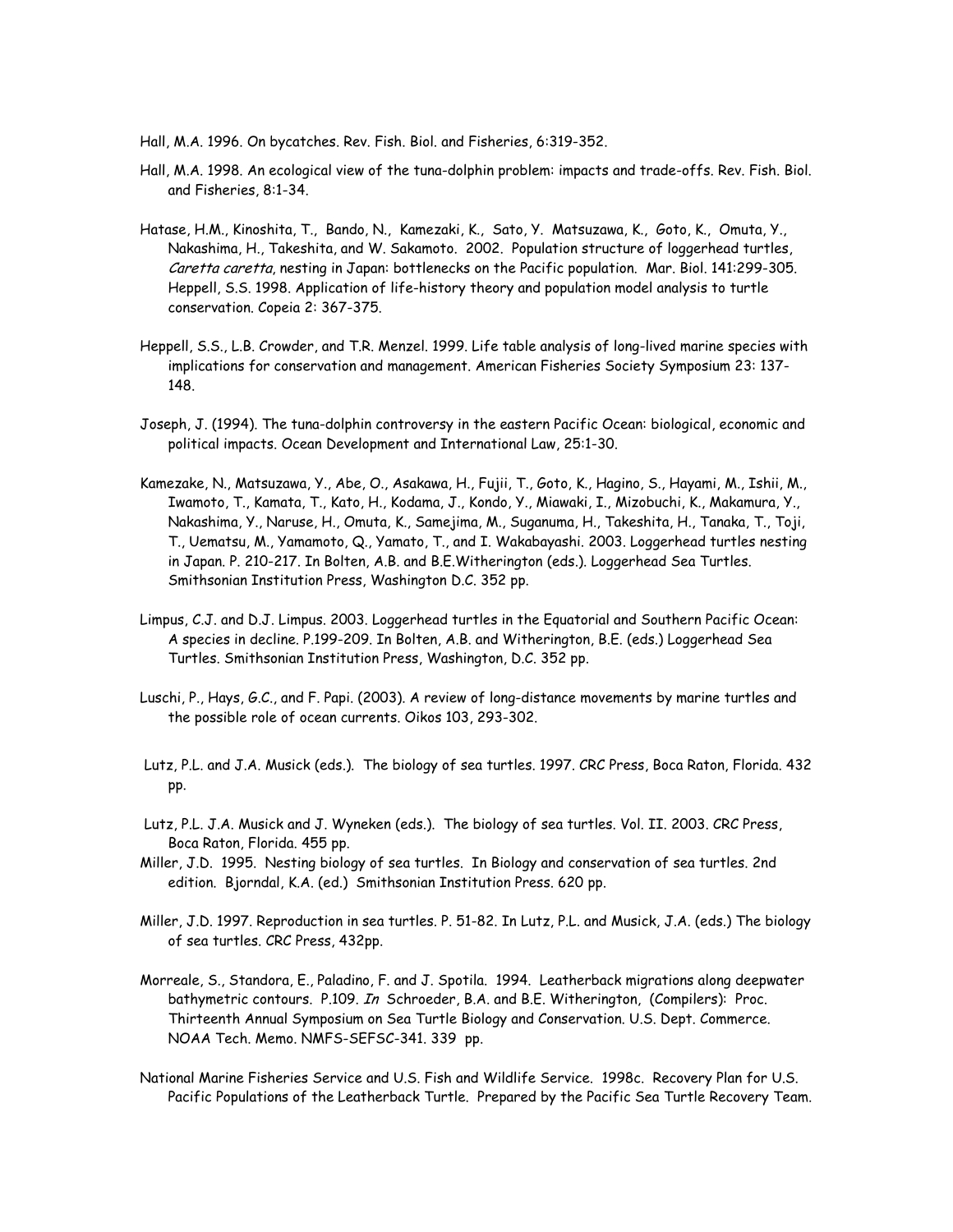- National Marine Fisheries Service and U.S. Fish and Wildlife Service. 1998d. Recovery Plan for U.S. Pacific Populations of the Loggerhead Turtle. Prepared by the Pacific Sea Turtle Recovery Team.
- National Marine Fisheries Service and U.S. Fish and Wildlife Service. 1998e. Recovery Plan for U.S. Pacific Populations of the Olive Ridley Turtle. Prepared by the Pacific Sea Turtle Recovery Team.
- NMFS Southeast Fisheries Science Center. 2001. Stock assessments of loggerhead and leatherback sea turtles and an assessment of the impact of the pelagic longline fishery on the loggerhead and leatherback sea turtles of the Western North Atlantic. U.S. Department of Commerce, National Marine Fisheries Service, Miami, FL, SEFSC Contribution PRD-00/01-08; Parts I-III and Appendices I-V1.
- National Research Council. 1990. Magnuson, J.J. et al. (eds.) Decline of the Sea Turtles: Causes and Prevention. National Academy Press. Washington, D.C. 259 pp.
- Okamoto, H. and W.B. Bayliff. 2003. A review of the Japanese longline fisheries for tunas and billfishes in the eastern Pacific Ocean, 1993-1997. Bull. InterAmerican Tropical Tuna Commission, 22(4) 218 pp.
- Peñaflores S., C., Vasconcelos P., J, Albavera P., E., and R. Marquez M. 1998. Nesting of olive ridley sea turtle Lepidochelys olivacea during twenty four years at La Escobilla Beach, Oaxaca, Mexico. P.27-29. In Abreu-Grobois, F.A., Briseño-Dueñas,R., Márquez, R. and L.Sarti (Compilers). Proc. Eighteenth International Sea Turtle Symposium. U.S. Dept. Commerce, NOAA Tech. Memo. NMFS-SEFSC-436. 293 pp.
- Resendiz, A., Nichols, W.J., Seminoff, J. and N. Kamezaki. 1998a. One-way transpacific migration of loggerhead sea turtles (Caretta caretta) as determined through flipper tag recovery and satellite tracking. P. 253. In Epperly, S. and J. Braun (Compilers): Proc. Seventeenth Annual Symposium on Sea Turtle Biology and Conservation. U.S. Dept. Commerce. NOAA Tech. Memo. NMFS-SEFSC-415. 342 pp.
- Resendiz, A., Resendiz, B., Nichols, W.J., Seminoff, J. and N. Kamezaki. 1998b. First confirmed east-west transpacific movement of a loggerhead sea turtle, Caretta caretta, released in Baja California, Mexio. Pacific Science 52: 151-153.
- Sarti, L. 2002. Current population status of *Dermochelys coriacea* in the Mexican Pacific Coast. Presented at the Western Pacific Sea Turtle Cooperative Research & Management Workshop, Honolulu, Hawaii, February 5-8, 2002.
- Sarti, L., Jiménez, B., Carranza, J., Villaseñor, A. and M. Robles. 1989. V Informe de trabajo, Investigacion y Conservacion de las turtugas laud (Dermochelys coriacea) y golvina (Lepidochelys olivacea) en Mexiquillo, Michoacan. Annual Report, Sec. Desarrollo Urbano Ecol. (SEDUE), Subdelegacion Ecologia, Michoacan. 39 pp.
- Sarti, L., Eckert, S.A., García, N.T. and A.R. Barragán. 1996. Decline of the world's largest nesting assemblage of leatherback turtles. Marine Turtle Newsletter. Nr 74. July 1996.
- Sarti, L., Eckert, S.A. and N.T. García. 1997. Results of the 1996-97 Mexican leatherback nesting beach census. NOAA/NMFS Final Report for Contract: 43AANF604301.